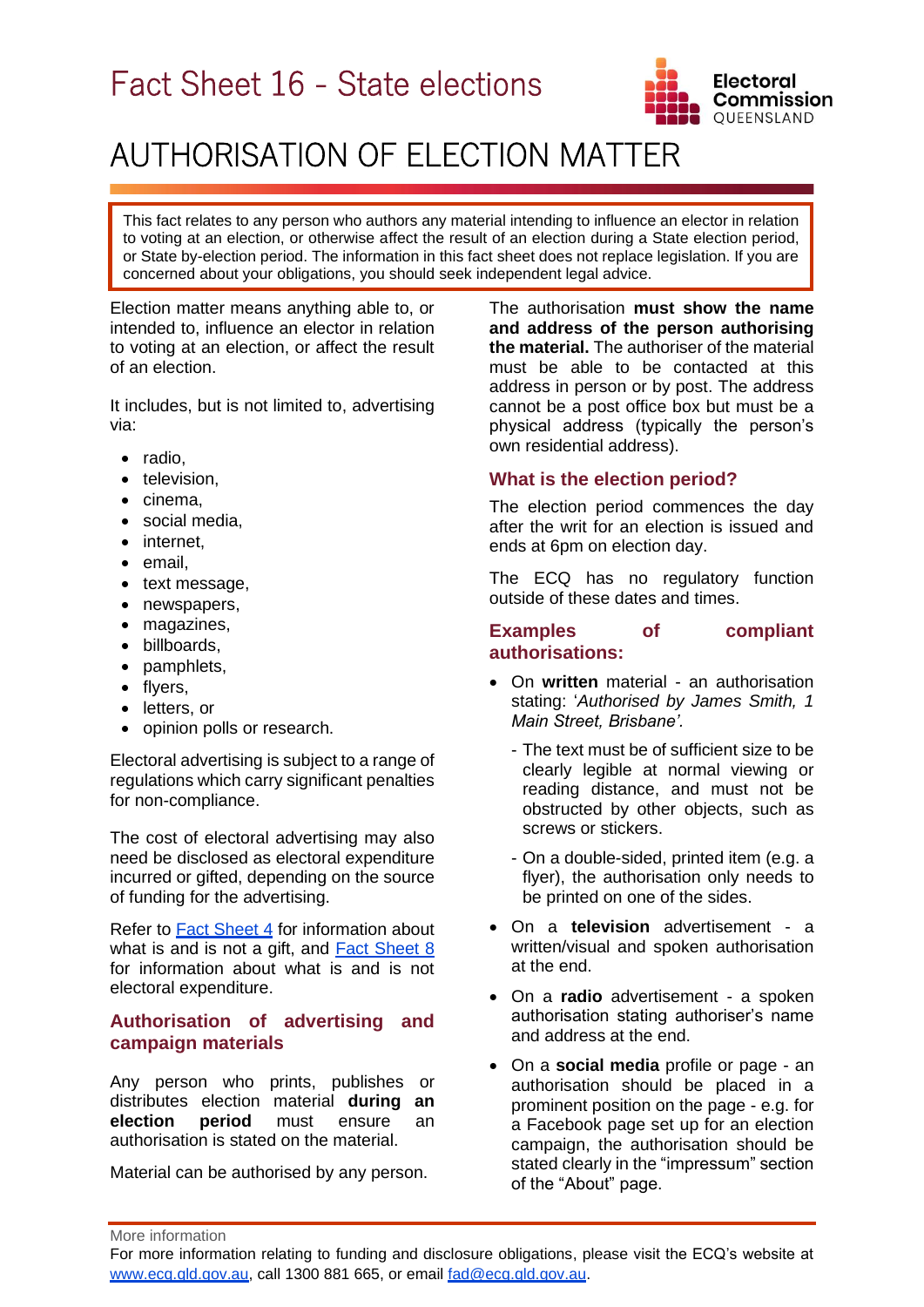- On a **website** or **app** an authorisation should be placed on each webpage on a campaign-specific website. For a general website, the authorisation would only need to be placed on webpages containing electoral matter.
- On a **social media post**, **digital advertisement or digital banner** - It is not necessary to authorise every post; however, it is important to ensure that electoral matter that may be shared, forwarded or reposted carries an authorisation - e.g. an authorisation should be embedded in an image or a video so that any subsequent viewer can identify who authorised the election material. If the full text of the authorisation does not fit in the post or advertisement, a link to a website that clearly identifies the authoriser is acceptable.
- In a **robocall** (unsolicited, automated telephone messaging) - a spoken authorisation at the end of the call.
- In an **email** the authorisation should be included in the signature block.
- In a **text message -** if an authorisation cannot be included in the text message itself, it should clearly refer to another document or notice (so they can properly be considered to be one message), contain a link to that second part of the message which is readily accessible to the recipient; and contain the authorisation details of the person who authorised the election material.

#### **Misleading electors**

It is an offence to mislead electors by printing, publishing, distributing or broadcasting any material during an election period that is intended to, or likely to mislead an elector about the ways of voting at the election, or purports to be a representation of a ballot paper for use in an election if it is likely to induce an elector to cast an informal vote.

A person must not knowingly publish a false statement of fact about the personal character or conduct of a candidate, with the intent of affecting the election of that candidate. Publishing includes via the

internet or social media. These rules carry significant penalties for non-compliance.

### **Election signage**

Regulations apply to the display of election signage next to local and State-controlled roads, as well as around early voting centres and election day polling places during the election period. The ECQ is responsible for enforcing signage regulations around polling venues. Refer to [Fact Sheet 17](https://www.ecq.qld.gov.au/election-participants/handbooks,-fact-sheets-and-forms) for more information.

Information on displaying election signage near State-controlled roads can be obtained from the Queensland Department of Transport and Main Roads [\(www.qld.gov.au/transport/safety/signs/ele](https://www.qld.gov.au/transport/safety/signs/election-signs) [ction-signs\)](https://www.qld.gov.au/transport/safety/signs/election-signs).

Local councils determine the by-laws or other rules that apply to election signage and advertising devices (such as corflutes and billboards) displayed next to local roads, on private property and next to some State-controlled roads within their area.

Individuals and organisations planning to display election signage should ensure they are aware of the rules enforced by the relevant agencies relating to the quantity, placement, timeframes in which they can be displayed and permissions that need to be sought, prior to displaying any election signage. There are significant penalties for non-compliance with election signage regulations, including fines and prosecution.

#### **How-to-vote cards**

There are specific regulations relating to the design, authorisation and distribution of how-to-vote cards. Refer to [Fact Sheet 18](https://www.ecq.qld.gov.au/election-participants/handbooks,-fact-sheets-and-forms) for more information.

#### **Record keeping**

All election participants must keep records of their election advertising. A **copy of the advertisement must be kept**, as well as:

- a description of the audience to which the advertisement or other material was distributed, published or broadcast; and
- other details about the advertisement or other material, or its distribution, publication or broadcast, required by regulation; and